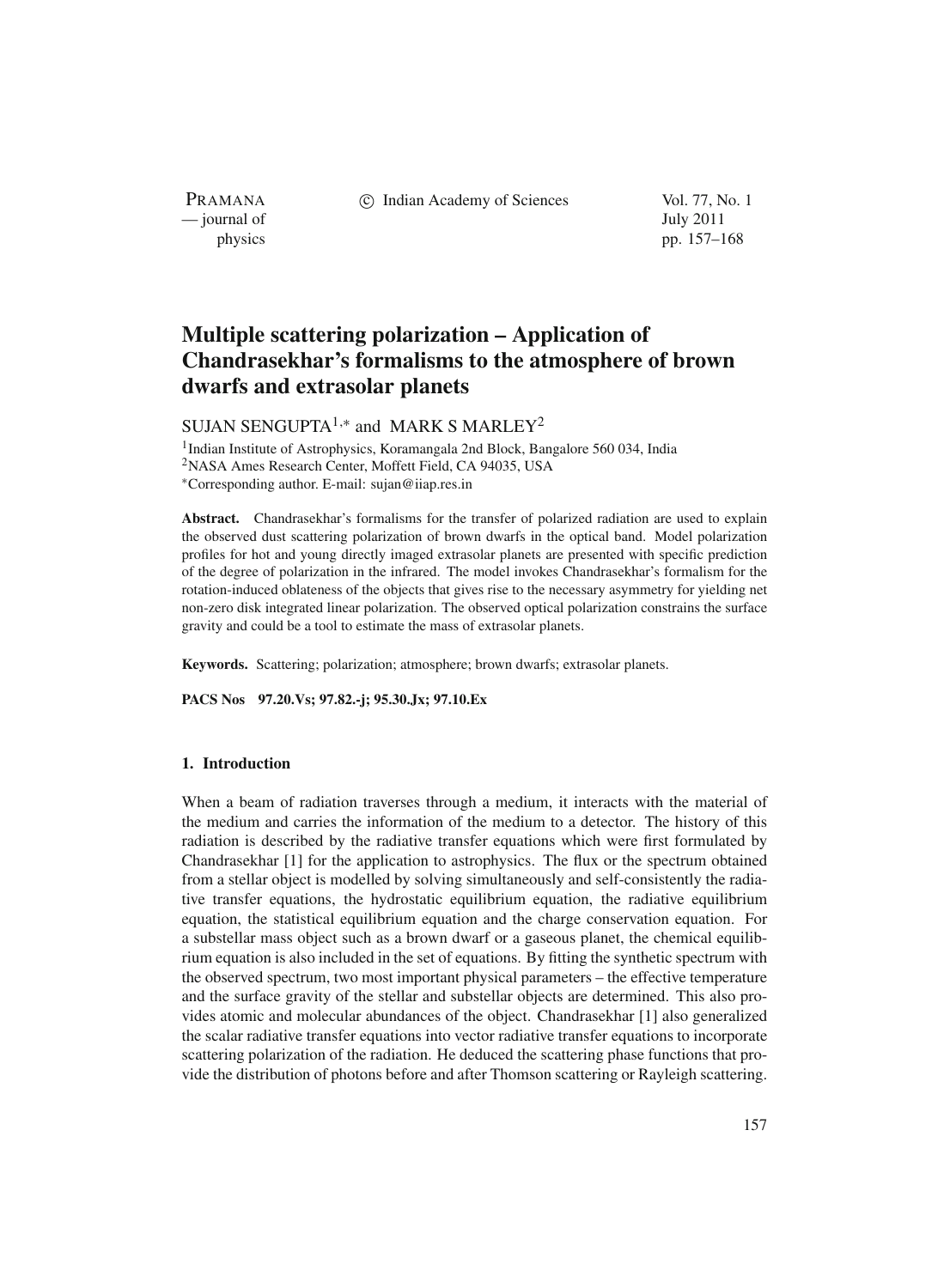In §2, the radiative transfer equation both in its scalar and vector forms and the scattering phase functions for different types of scattering are briefly discussed. A brief introduction about brown dwarfs and exoplanets is provided in §3. The general atmospheric properties of substellar mass objects are provided in §4. The theoretical model that is used to analyse the observed linear polarization of dusty and warm brown dwarfs is described in §5. The use of polarimetry in constraining the mass of brown dwarfs and exoplanets as well as for determining the climate of these substellar mass objects by solving the polarization radiative transfer equations are discussed in §6. Finally, specific conclusions are presented in §7.

# **2. Chandrasekhar's formalisms of radiative transfer**

## 2.1 *The transfer equations*

From the energy conservation, the most general time-independent radiative transfer equation can be written as [1]

$$
\frac{dI_{\nu}}{ds} = -\kappa_{\nu}\rho I_{\nu} + j_{\nu}\rho, \tag{1}
$$

where  $I_{\nu}$  is the specific intensity or simply the intensity of radiation which depends on the frequency and direction so that the 'Chandrasekhar flux' can be written as

$$
\pi F_{\nu} = \int I_{\nu} \cos \theta \, d\omega, \tag{2}
$$

where  $\theta$  is the angle at which the energy flow across an element area of d $\sigma$  is inclined to its outward normal and confined to an element of solid angle d $\omega$ .  $\kappa$ <sub>ν</sub> and  $j_\nu$  are the mass absorption and emission coefficients for radiation of frequency  $\nu$ ,  $\rho$  is the density of the material through which the radiation passes and d*s* is the thickness of the medium in the direction of propagation of radiation.

If the medium in which the transfer of radiation is considered has spherical symmetry and if there is no incident radiation from the outside, then eq. (1) can be written as

$$
\mu \frac{\partial I(\nu, \mu, r)}{\partial r} + \frac{1 - \mu^2}{r} \frac{\partial I(\nu, \mu, r)}{\partial \mu} = j(\nu, mu, r) - \chi(\nu, \mu, r) I(\nu, \mu, r), \tag{3}
$$

where  $\mu = \cos \theta$  and *r* is the radius vector.

If the medium is stratified in parallel planes in which all the physical properties are invariant over a plane, then eq. (1) can be written as

$$
\mu \frac{dI(\nu,\mu,\tau)}{d\tau} = I(\nu,\mu,\tau) - \frac{\omega}{2} \int_{-1}^{+1} p(\mu,\mu') I(\nu,\mu,\tau) d\mu',\tag{4}
$$

where  $d\tau = \chi \, d\zeta$  (or  $\chi dr$  in spherical geometry) and  $\zeta$  is the axis of symmetry.  $\tau$  is called the optical depth of the medium which is the inverse of the distance traversed by a photon before it gets completely removed from the radiation field. Note that  $\chi$  is known as extinction coefficient which is the sum of the true absorption and scattering coefficients. Chandrasekhar used the notation  $\kappa$  to represent the extinction coefficient.  $p(\mu, \mu')$  is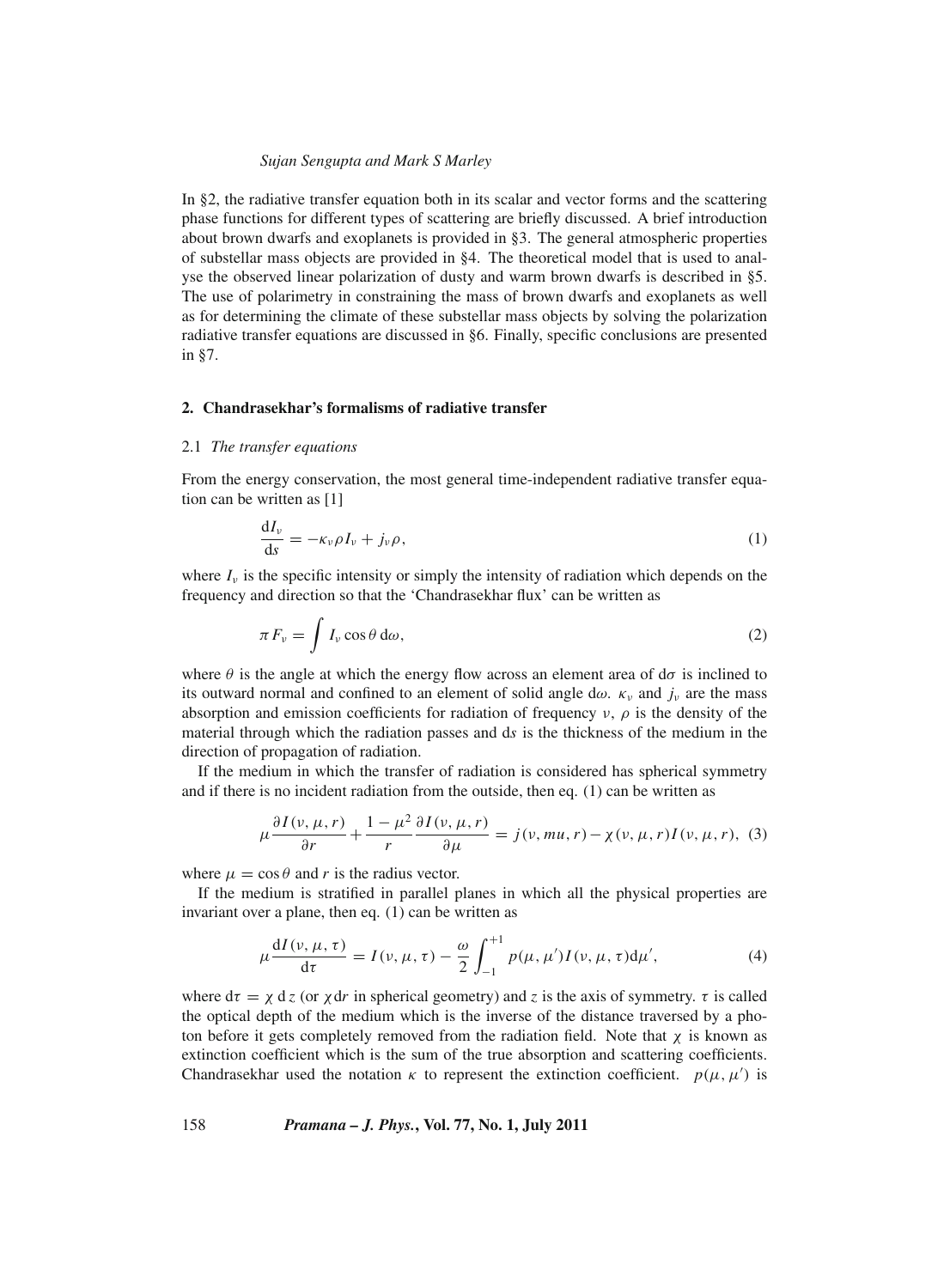called the scattering phase function which provides the angular distribution of the photon before and after scattering and  $\omega$  is called the albedo for single scattering which provides the fraction of radiation that is scattered. To describe the geometry of the atmosphere of normal stars like the Sun and planets whose radius is comparatively small, plane-parallel approximation is sufficient.

For planetary atmosphere where radiation from the parent star is incident on the upper boundary of the atmosphere, the radiative transfer equation can be written as

$$
\mu \frac{dI(\nu, \mu, \tau)}{d\tau} = I(\nu, \mu, \tau) - \frac{\omega}{2} \int_{-1}^{+1} p(\mu, \mu') I(\nu, \mu, \tau) d\mu' - \frac{\omega}{4} F_{\nu} e^{-\tau/\mu_0} p(\mu, \mu_0),
$$
 (5)

where  $F_v$  is the incident flux from the star and  $\mu_0$  is the direction at which it is incident on the surface of the planet.

The above equations formulated by Chandrasekhar provide the scalar radiation field. Chandrasekhar [1], for the first time, introduced the Stokes parameters in the equation of radiative transfer with a slight modification of Stoke's representation and formulated the vector radiative transfer equations that describe the scattering polarization state of the radiation. In spherical geometry the vector radiative transfer equations can be written as

$$
\mu \frac{\partial \mathbf{I}(v, \mu, r)}{\partial r} + \frac{1 - \mu^2}{r} \frac{\partial \mathbf{I}(v, \mu, r)}{\partial \mu} = j(v, \mu, r) - \chi(v, \mu, r) \mathbf{I}(v, \mu, r), \quad (6)
$$

where  $I = [I, Q, U, V]^{-1}$ , *I*, *Q*, *U* and *V* being the Stokes parameters representing the total intensity *I* and the polarized intensities *O*, *U* and *V*. For linear polarization,  $V = 0$ .

On the other hand, in a plane-parallel atmosphere with no incident radiation, the plane of polarization is along the meridian plane which makes  $U = V = 0$ . Hence the corresponding equations can be write as

$$
\mu \frac{d\mathbf{I}(\nu,\mu,\tau)}{d\tau} = \mathbf{I}(\nu,\mu,\tau) - \frac{\omega}{2} \int_{-1}^{+1} \mathbf{P}(\mu,\mu') \mathbf{I}(\nu,\mu,\tau) d\mu', \tag{7}
$$

where  $I = [I, Q]^{-1}$  and  $P(\mu, \mu')$  is the phase matrix given in the next section. The degree of polarization in general is given as

$$
p = \frac{\sqrt{Q^2 + U^2 + V^2}}{I}.
$$
\n(8)

# 2.2 *The scattering phase matrix*

The theory of scattering depends on the size and properties of the scatterer. Scattering by non-relativistic electrons is described by Thomson's law and scattering by atoms and molecules is described by Rayleigh's law. While Thomson scattering cross-section is independent of the wavelength of the photon, the cross-section for Rayleigh scattering depends on the wavelength as well as the optical properties of the scatterer. However, Chandrasekhar found that the angular distribution of the photon remains the same for both Thomson and Rayleigh scatterings. For Thomson and Rayleigh scatterings, Chandrasekhar derived the most general phase matrix that is related to all the four Stokes intensities and

*Pramana – J. Phys.***, Vol. 77, No. 1, July 2011** 159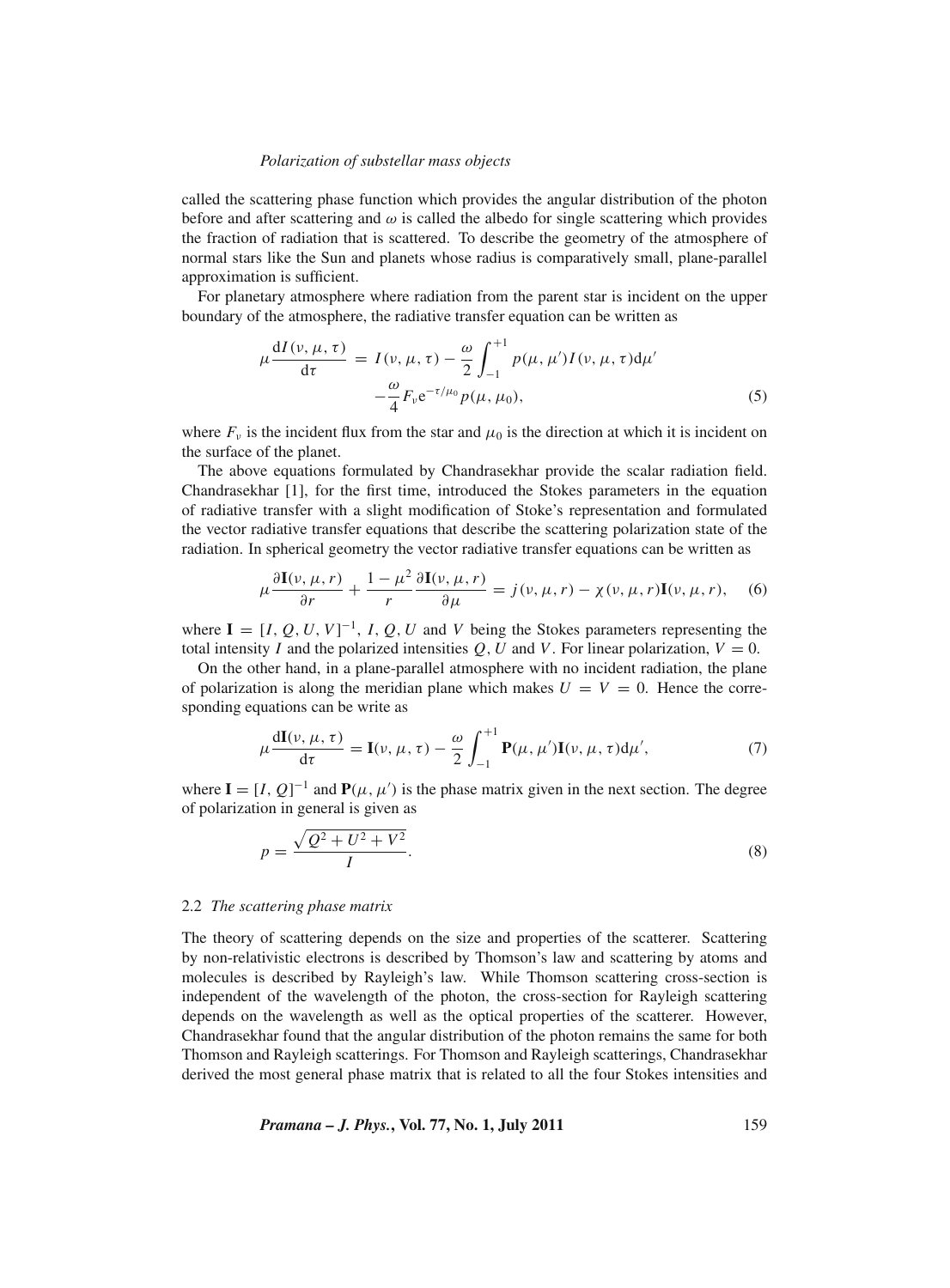depends on both the polar and azimuthal angles. The phase matrix for a plane-parallel medium in which  $U = V = 0$  and the radiation field is azimuth independent because of the axial symmetry can be written as

$$
\mathbf{P}(\mu, \mu') = \frac{3}{4} \begin{pmatrix} 2\left(1 - \mu^2\right) \left(1 - \mu'^2\right) + \mu^2 \mu'^2 & \mu^2 \\ \mu'^2 & 1 \end{pmatrix} . \tag{9}
$$

The scattering by dust is described by Mie theory and the cross-section depends on the size of the scatterer. The phase function for Mie scattering has to be derived numerically. However, it is well reproduced by Henyey–Greenstein empirical function

$$
h(\Theta, g) = \frac{1}{2} \frac{1 - g^2}{\left(1 + g^2 - 2g\cos\Theta\right)^{3/2}},\tag{10}
$$

where  $g$  is the scattering asymmetric parameter and  $\Theta$  is the angle between the direction of photon before and after scattering.

For polarization by dust scattering in a plane-parallel medium, the convolution of Chandrasekhar's phase matrix for Rayleigh scattering and Henyey–Greenstein phase function is adopted so that for scattering by sufficiently small particle, Mie scattering phase matrix reduces to Rayleigh scattering phase matrix. We call it Chandrasekhar–Henyey–Greenstein phase matrix.

To calculate scattering polarization of the atmosphere of a stellar or planetary atmosphere, the radiative transfer equation in its vector form has to be solved along with appropriate boundary conditions. The optical depth and the atmospheric temperature as a function of geometrical depth are provided as input parameters. However, to calculate the emergent flux and the polarization profile self-consistently and correctly, the radiative transfer equations are solved simultaneously with the hydrostatic equilibrium equation, radiative equilibrium equation, statistical equilibrium equation and the charge conservation equation. For a cool atmosphere such as that of a brown dwarf or planet, chemical equilibrium equation also is to be solved as various molecules are formed at different depths.

# **3. Substellar mass objects**

We apply, for the first time  $[2-4]$ , Chandrasekhar's formalism to estimate scattering polarization of the atmosphere of substellar mass objects. As the atmosphere of these objects is sufficiently cool, condensation of various molecular species takes place at the visible atmosphere and scattering by condensates yields detectable amount of polarization.

Substellar mass objects (SMO) are mainly of two types – brown dwarfs and extrasolar planets.

#### 3.1 *Brown dwarfs*

Brown dwarfs are objects less massive than the lightest stars but heavier than the heaviest planets. They serve as the link between stars and planets. Brown dwarfs are understood to be formed like a star – through the gravitational collapse of interstellar cloud. They have sufficient mass (typically greater than  $0.011 M_{\odot}$ ) to ignite deuterium in their core but they fail to ignite lithium due to the lack of enough mass (less than  $0.084M_{\odot}$ ). Hence they could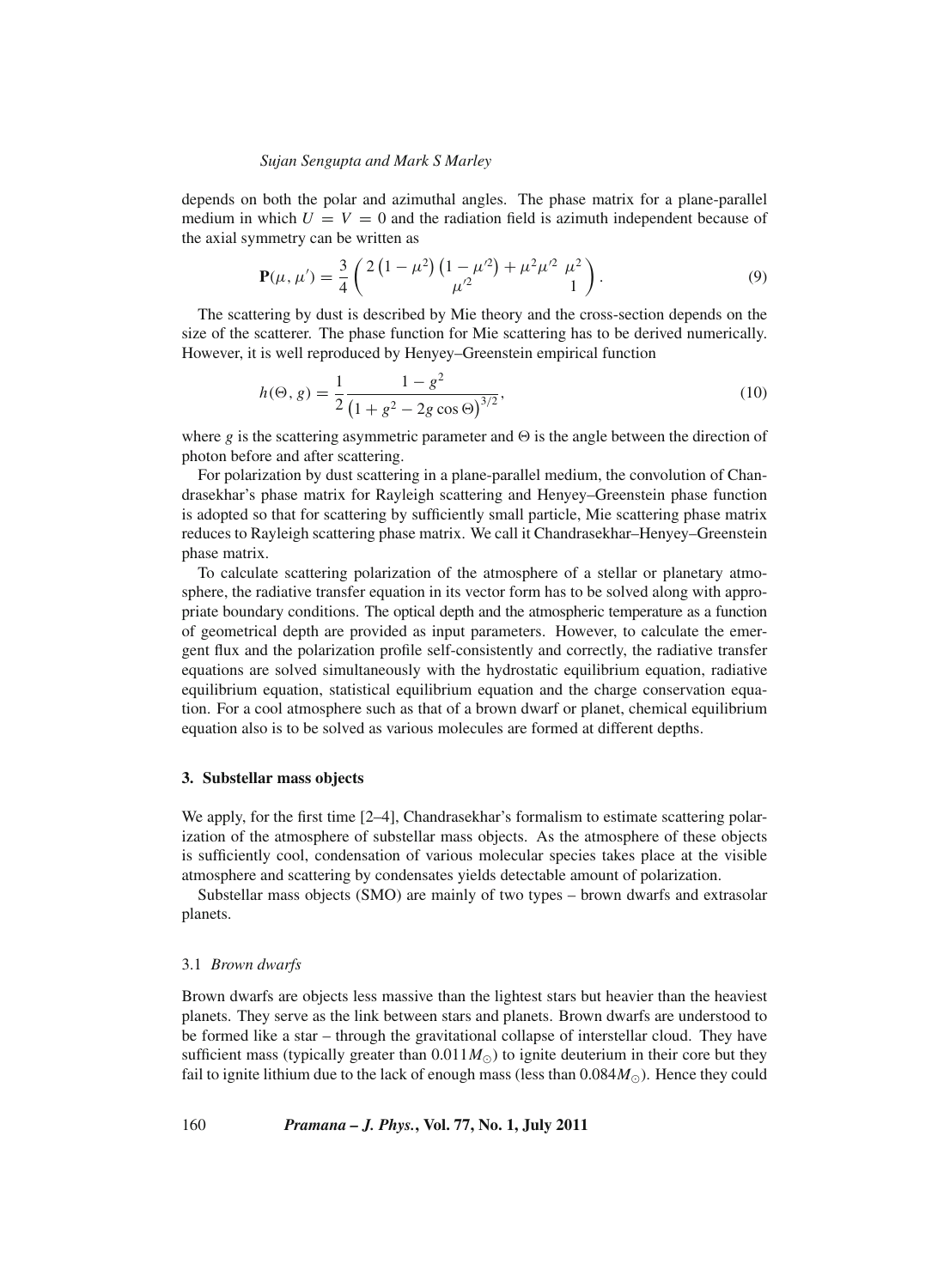not sustain hydrogen fusion at their core. Therefore, these objects do not have an internal source of energy and the thermal radiation from brown dwarfs arises from the release of gravitational potential energy during their formation and governed by the interaction with the atmospheric material [5].

The distinct features of the spectra of brown dwarfs, e.g., gradual disappearance of VO, TiO etc. and appearance of hydrides such as CaH, CrH, FeH etc., compel astronomers to introduce two more classes in the stellar spectral classification [6]. The relatively warmer objects whose effective temperature ranges between 2400 and 1300 K are considered to be L dwarfs. The L dwarfs which show clear signature of primordial Li in their spectra are brown dwarfs. The cooler objects that show methane in their spectra are known as T dwarfs or methane dwarfs and all T dwarfs are brown dwarfs. The effective temperature of T dwarfs ranges between 600 and 1300 K.

The surface gravity of brown dwarfs are poorly constrained and ranges from 3000 to 300 m s<sup>−2</sup>. The radii of brown dwarfs are almost independent of their age or mass and typically the same as the radius of Jupiter.

# 3.2 *Extrasolar planets*

Since the discovery of the first confirmed extrasolar planet around the star 51 Pegasi in 1995, more than 500 planets around stars of various spectral types have been discovered by different methods. The physical properties of these planets have revolutionized our concept on planets and planetary systems. A large number of exoplanets are discovered mainly by radial velocity method, transit method, gravitational microlensing method, timing method and imaging method. Most of these planets are gas giants and orbiting very close to their parent stars and so they are strongly irradiated. The limitations of various existing detection methods are that they can find out planets that are a few times more massive than Neptune and very close to their parent star. However, recently a few young and hot planets are discovered, resolved from their parent star and imaged. These planets are far away from their stars and therefore not irradiated. Since the atmospheric temperature of such planets are very similar to that of the warm brown dwarfs, they should have similar atmospheric properties such as the presence of dust clouds in the visible region.

# **4. Dusty atmosphere of substellar objects**

## 4.1 *Brown dwarfs*

Brown dwarfs belong to the class of ultracool dwarfs whose atmospheric low temperature and high pressure initiate the formation of molecular clouds composed of refractory compounds. Detailed investigations on the complex atmosphere and synthetic spectra of brown dwarfs imply that the condensates or dust particles form at a certain atmospheric height where they act as efficient element sink leaving behind a depleted gas phase. This scenario is confirmed by the gradual disappearance of TiO, VO, etc. in the spectra from M to L dwarfs. As the objects cool down, the dust settles down gravitationally beyond the visible atmosphere taking condensed matter with it. Hence dust cloud is not expected in the visible atmosphere of the cooler T dwarfs [7].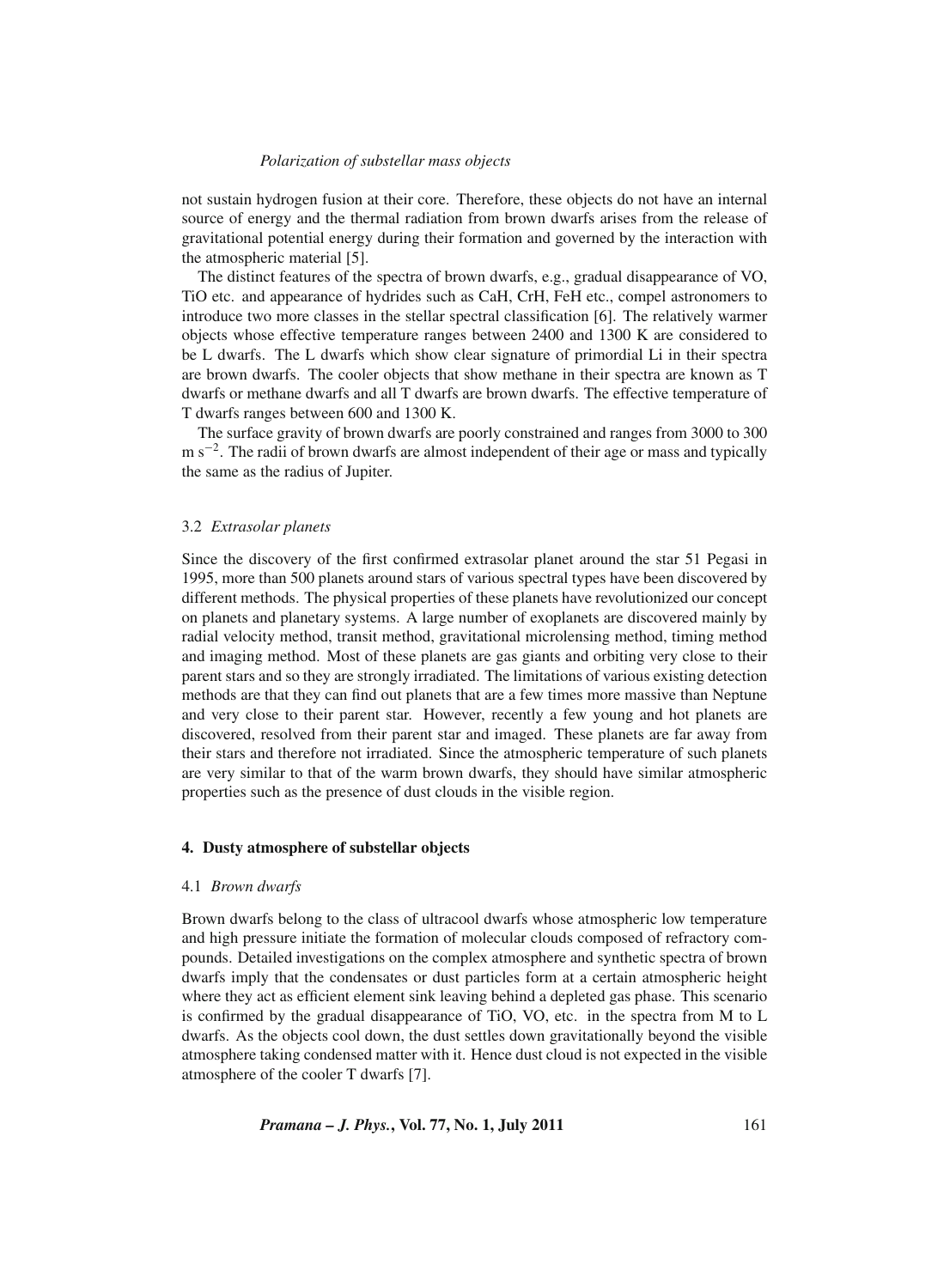Usually, the observed spectra and photometry of brown dwarfs are used to testify the synthetic spectra that incorporate our present understanding of atmospheric physics, chemistry, dynamics and cloud processes. In addition to this, the parameter space is narrowed down by the evolution models [8,9]. However, one of the most important parameters, the surface gravity of these objects, is still poorly constrained. Theoretical reproduction of the observed spectra as well as the evolution model allow the surface gravity to vary from 300 to 3000 m s<sup>−</sup>2. Therefore, a completely different observational information that arises due to the atmospheric processes is essential in addition to the spectra and image of the objects. Image polarimetry serves this requirement.

Following the theoretical prediction [10], polarimetric observation covering almost the entire range of spectral type L0-L8 lead to the detection of linear polarization in the optical bands from a good number of L dwarfs [11–13]. The observed polarization could arise either by scattering or by the presence of magnetic field – either from Zeeman splitting of atomic or molecular lines or synchrotron emission. Individual and simultaneous radio, X-ray, ultraviolet and Hα observations imply a lack of even moderate magnetic activity in mature field L dwarfs [14]. If the radio emission that peaks at 8.3 GHz, as detected from a few L dwarfs, is coronal, magnetic fields in the range 100–1000 G should be present. This implies that the resulting synchrotron processes will not lead to significant linear polarization in the optical. By comparing the net linear polarization as small as a few times of  $0.01\%$ detected from a sample of Ap stars [15] having about 1 kG surface dipolar field, Menard *et al* [11] argued that the observed optical linear polarization of ultracool dwarfs could not be explained by Zeeman splitting of atoms or molecules. At the same time, polarization is reported neither from M dwarfs nor from the cooler T dwarfs that have no dust cloud in the visible atmosphere although M dwarfs should have stronger magnetic field [16].

On the other hand, single scattering model in a rotation-induced oblate atmosphere could explain the observed polarization [17,18]. Therefore, dust scattering polarization is the only plausible physical process that can account for the observed polarization of L dwarfs. However, single scattering model does not incorporate the full physical environment and often overestimate the amount of polarization. Therefore, detailed multiscattering modelling by solving Chandrasekhar's vector radiative transfer equation is essential to analyse the polarimetric observations.

#### 4.2 *Extrasolar planets*

Formation of silicate clouds in the visible atmosphere of hot exoplanets and water clouds in cooler ones are favourable due to relatively lower atmospheric pressure. Phase-dependent linear polarization of irradiated gaseous exoplanets has been predicted [19–22] by considering the scattering of silicate condensates in the atmosphere. However, as these planets are too close to be resolved from their parent stars, the unpolarized continuum radiation from the star makes the net polarization too small to be detected. Very recently, a few young and hot planets such as the four planets around HR 8799, one around 2MASS 1207 and another around Beta Pictoris were directly imaged. The atmospheric properties of these planets should be very similar to that of L dwarfs – the warmer brown dwarfs. Further, irradiation from the star is too weak to influence the atmosphere of such planets.

Similar to the ambiguous situation of surface gravity for brown dwarfs, the surface gravity of directly imaged extrasolar planets and hence their mass cannot be determined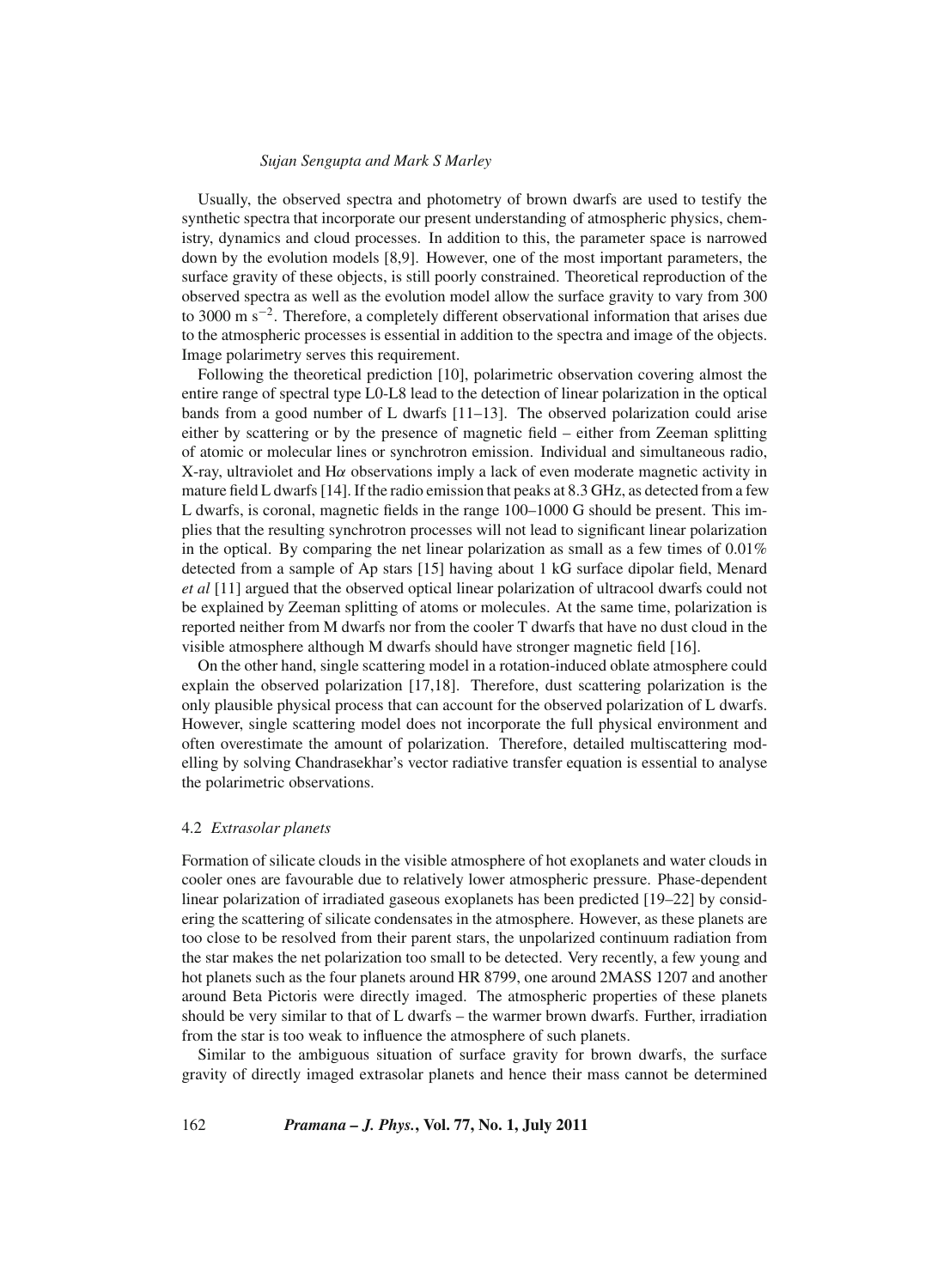confidently because radial velocity measurement of these planets orbiting several AU away from their parent stars is not possible. The situation becomes complicated because the radii of exoplanets strongly depend on their age and mass and hence unlike brown dwarfs, the surface gravity of extrasolar planets cannot provide their mass directly. Due to the lack of proper understanding of the initial condition, the surface gravity cannot be determined accurately from the luminosity–age relationship. Hence disk integrated scattering polarization which is sensitive to the shape of the disk can be used as a tool to estimate the mass of exoplanets.

# **5. Theoretical model**

## 5.1 *Atmospheric model*

To reproduce the observed polarization of the L dwarfs and to predict the amount of polarization of extrasolar planets that could be directly imaged, we employ a grid of one-dimensional, plane-parallel, hydrostatic, non-gray, radiative–convective equilibrium atmosphere model that includes about 2200 gas species, about 1700 solids and liquids for compounds of 83 naturally occurring elements and five major condensates as opacity sources [23,24]. A log-normal particle size distribution that intends to capture the doubledpeaked size distribution in terrestrial rain clouds is adopted. The present model uniquely predicts the mean particle size and particle number density along the atmospheric depth which plays a crucial role in determining the scattering polarization. In this model, small particles with mean radius less than 0.01  $\mu$ m populate the upper cloud region. The particle sizes increase inwards and reach a certain maximum value. This is a common feature in almost all existing atmospheric models of substellar objects [7].

The atmospheric code derives the gas and dust opacity, the temperature–pressure profile and the dust scattering asymmetry function averaged over each atmospheric pressure level by solving Chandrasekhar's scalar radiative transfer equations self-consistently along with the various equilibrium equations. These quantities are then used as inputs in a multiple scattering polarization code that solves the radiative transfer equations in vector form as given by Chandrasekhar to calculate the linear polarization in a locally plane-parallel medium. Finally, the polarization is integrated over the rotation-induced oblate disk of the object using a spherical harmonic expansion method [2].

# 5.2 *Shape of the object: Darwin–Radau–Chandrasekhar relationship*

The observation of non-zero polarization from unresolved objects indicates either the non-sphericity of spatially homogeneous atmosphere or spherical but inhomogeneous atmosphere or both. The non-sphericity may result from several causes. Rotation of a stellar object results in an oblate ellipsoid, as is evident in the outer solar planets. Apart from rotational effects, tidal interaction with the companion in a binary system also imposes an ellipsoidal shape extending towards the companion. Spectroscopic studies [25] indicate rapid rotation of brown dwarfs along their axis and hence the shape of the object is expected to be non-spherical giving rise to the necessary asymmetry that yields net non-zero disk-integrated polarization.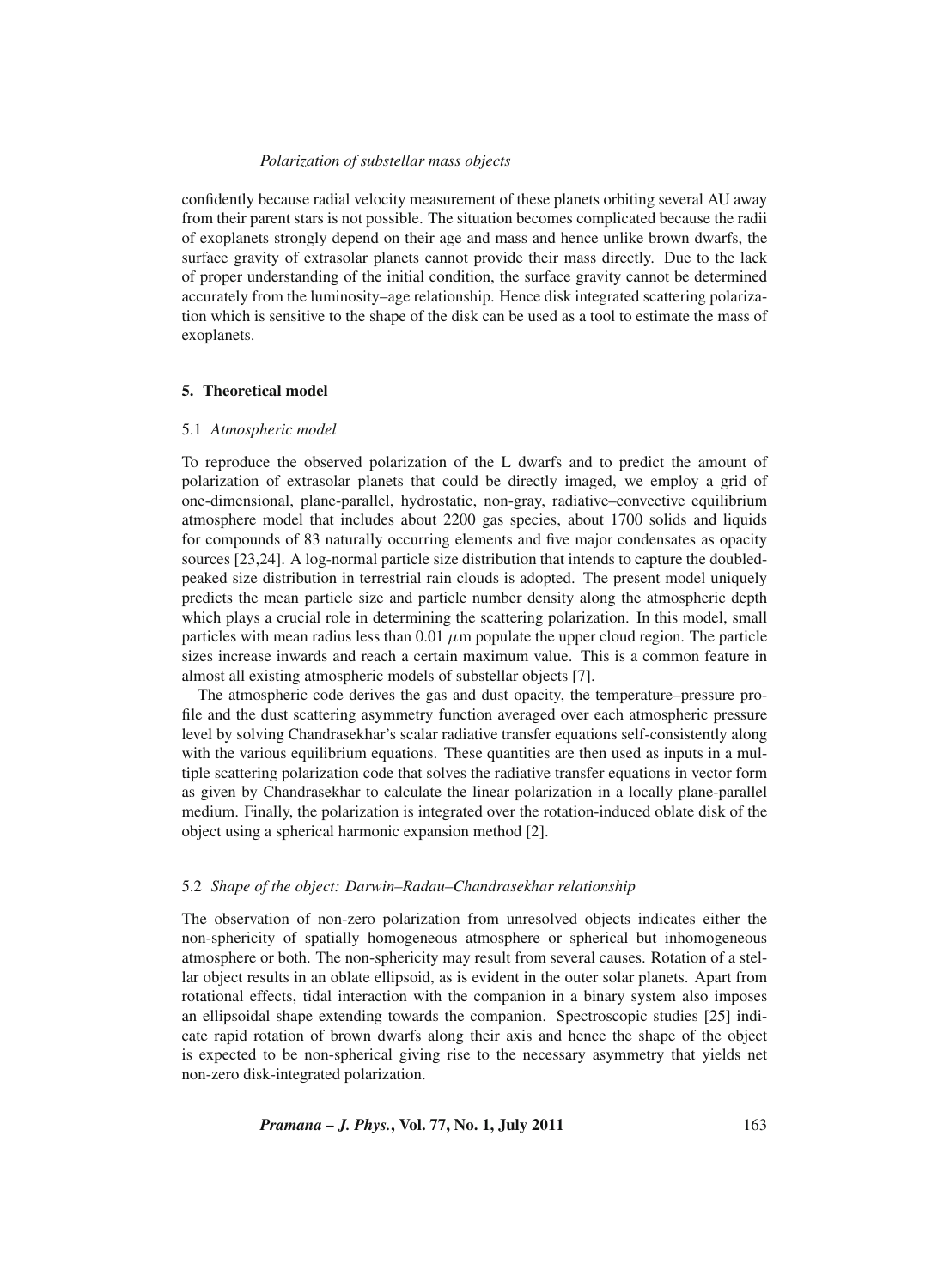The relationship for the oblateness *f* of a stable polytropic gas configuration under hydrostatic equilibrium is derived by Chandrasekhar [26] and can be written as

$$
f = \frac{2}{3}C\frac{\Omega^2 R_e^3}{GM},\tag{11}
$$

where *M* is the total mass,  $R_e$  is the equatorial radius,  $\Omega$  is the angular velocity of the object and *C* is a constant whose value depends on the polytropic index. For the polytropic index  $n = 0$ , the density is uniform and  $C = 1.875$ . This configuration is known as the Maclaurin spheroid. For a polytropic index of  $n = 1$ ,  $C = 1.1399$ , which is appropriate for Jupiter. For non-relativistic completely degenerate gas,  $n = 1.5$  and  $C = 0.9669$ .

On the other hand, Darwin and Radau also derived independently an expression for the rotation-induced oblateness which is given by [27]

$$
f = \frac{\Omega^2 R_e^3}{GM} \left[ \frac{5}{2} \left( 1 - \frac{3}{2} K \right)^2 + \frac{2}{5} \right]^{-1} .
$$
 (12)

In eq. (12),  $K = I/M R_e^2 \le 2/3$  where *I* is the moment of inertia of the spherical configuration.

Although the expressions above are independently derived by Darwin, Radau and Chandrasekhar, they gave the same value of oblateness for a given mass, radius and rotational velocity. In fact, equating the above two expressions, and putting the value of the moment of inertia for any polytropic index *n*, one can derive exactly the same numerical



**Figure 1.** Rotation-induced oblateness as a function of rotation period for mass and radius of Jupiter and Saturn. The solid lines represent the oblateness for the polytropic index  $n = 1$  and the dashed lines represent that for  $n = 1.5$ . The stars indicate the observationally inferred oblateness of Jupiter and Saturn at 1 bar pressure.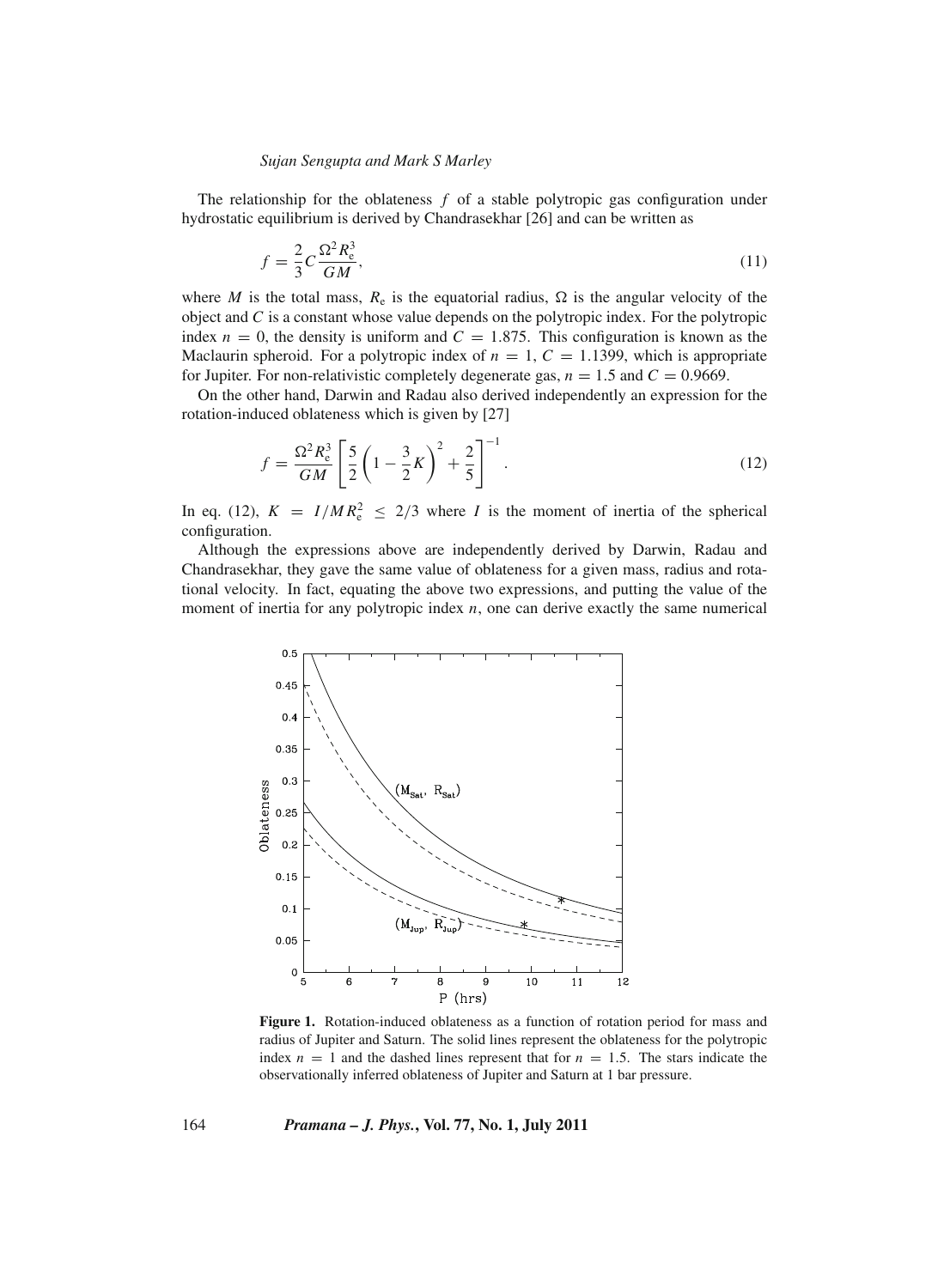values of *C* that Chandrasekhar calculated. As shown in figure 1, Darwin–Radau– Chandrasekhar relationship provides the oblateness of Jupiter and Saturn very near to their observed values if the matter distribution is assumed to be polytropic with index  $n = 1$ .

## **6. Results and discussion**

The polarization models constructed using the above methods are compared to the observed polarization of L dwarfs of different spectral types and hence different effective temperature as derived from the synthetic spectra.

Out of the 15 L dwarfs [3] whose observed I band polarization is considered, the projected rotational velocity  $V \sin(i)$  for seven of them are known from high resolution spectroscopy. 2MASS J1412 (L0.5) has the minimum  $V \sin(i)$  of 19 km s<sup>-1</sup> [28] and 2MASSW J1807 (L1.5) has the maximum *V* sin(*i*) of 76 km s<sup>−1</sup> [28]. However, the projection angle *i* is not known for any of the cases. If we assume  $i = 90°$  then  $V \sin(i) = 48$ km s<sup>-1</sup> gives the rotational velocity  $V = 48$  km s<sup>-1</sup> and for  $g = 1000$  m s<sup>-2</sup> Darwin– Radau–Chandrasekhar formula for a polytrope of index  $n = 1$  yields an oblateness of 0.024 for a typical brown dwarf radius of  $1R_{Jup}$ . But this is too small to produce the



**Figure 2.** Best fit models of the observed I-band linear polarization of brown dwarfs. The vertical error bars are observational errors and the horizontal error bars are the spread of effective temperature for a particular spectral type. In the upper panel  $i = 30^\circ$ for all the cases except the one marked otherwise. In the lower panel  $i = 90^\circ$ .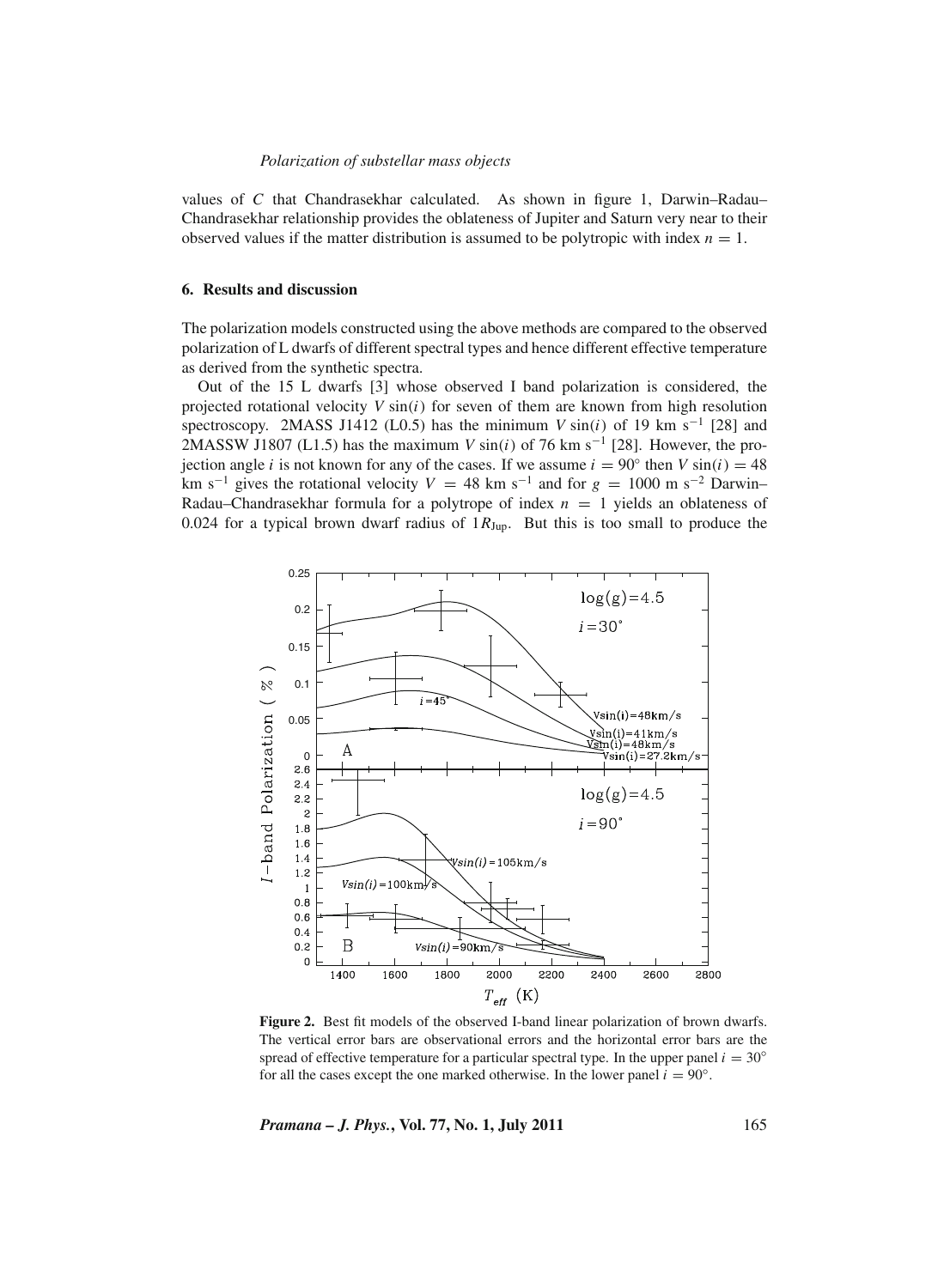observed I-band polarization  $p = 0.167 \pm 0.04$  of DENIS-P J0255, an object of spectral type L8 (corresponding  $T_{\text{eff}} = 1500 \pm 100 \text{ K}$ ) with known projected rotational velocity  $40.8 \pm 8$  km s<sup>-1</sup> [25]. On the other hand, if we assume that the projection angle  $i = 30^\circ$ then *V* sin(*i*) = 48 km s<sup>-1</sup> gives the rotational velocity *V* = 96 km s<sup>-1</sup> which yields an oblateness  $f = 0.097$ , still insufficient to produce the observed I-band polarization of the object. A further decrease in the value of *i* although increases the value of *V* and hence the oblateness, reduces polarization substantially. Therefore, the only way to achieve the required degree of polarization is to reduce the surface gravity and we obtain a good fit with the observational data by setting the surface gravity at 300 m s<sup>-2</sup>. As shown in figure 2, five of the observational data points can fit well with just two values of  $V\sin(i)$  equal to 48 km s<sup>-1</sup> and 41 km s<sup>-1</sup> by setting  $i = 30°$  and  $g = 300$  m s<sup>-2</sup>. Figure 2 also shows that the observed polarization of DENIS-P J0255 cannot be achieved from its observed projected rotational velocity if  $i = 45^\circ$ . The observed [13] I-band polarization of 2MASSW J1507 fits well by using the observed projected rotational velocity *V* sin(*i*) = 27.2 km s<sup>-1</sup> [29] in a model with  $g = 300$  m s<sup>-2</sup> and  $i = 30°$ . The effective temperature of this object of



**Figure 3.** Model prediction of J band linear polarization from directly imaged, hot and young extrasolar planets. The three thick solid lines represent models with  $T_{\text{eff}}$  =1000 K and  $g = 30 \text{ m s}^{-2}$  but with different viewing angles *i*. The thin solid line represents model with  $T_{\text{eff}} = 1200 \text{ K}$  and  $g = 30 \text{ m s}^{-2}$ . The dashed line represents model with  $T_{\text{eff}} = 800 \text{ K}$  and  $g = 30 \text{ m s}^{-2}$ . The dashed–dot line represents model with  $T_{\text{eff}} = 1200 \text{ K}$  and  $i = 90°$  but  $g = 100 \text{ m s}^{-2}$ .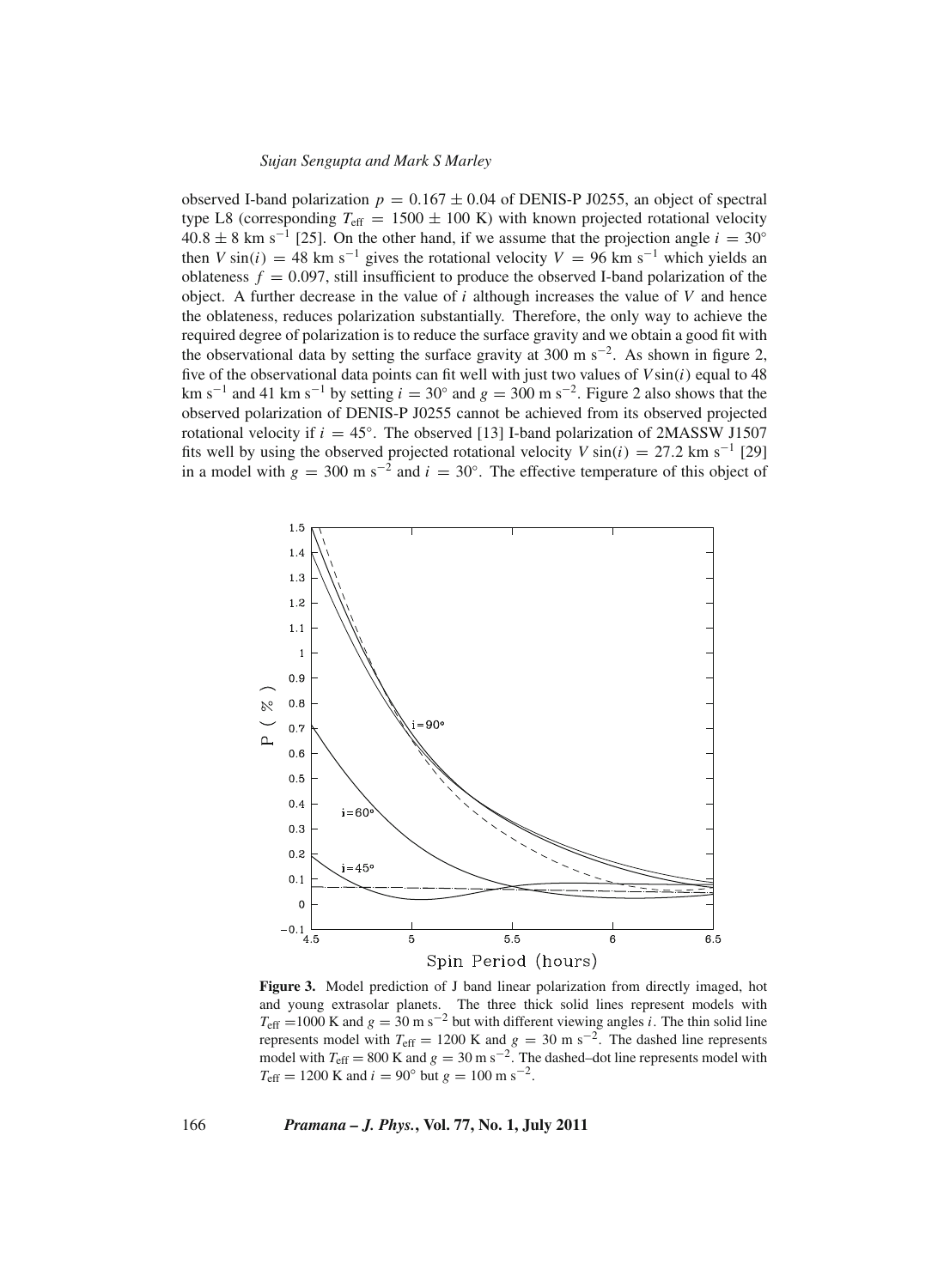spectral type L5 is 1700  $\pm$  100 K. The linear polarization of a few L dwarfs, detected in I- and R-bands by Zapatero Osorio *et al* [12] are even higher and possibly need a lower surface gravity to account for. We find that the observed polarization of these objects can be explained if their projected rotational velocity is as high as  $90-105$  km s<sup>−1</sup> with the inclination angle  $i = 90°$  and  $g = 300$  m s<sup>-2</sup>.

For the directly imaged exoplanets that are resolved, our prediction for scattering linear polarization in J-band is presented in figure 3 for a range of effective temperatures between 800 and 1200 K and surface gravity 30 m s<sup>-2</sup>. The radius of the object is calculated from their age corresponding to their effective temperature. The polarization may not be detectable for any rotational velocity if the surface gravities of the planets are higher than about 50 m s<sup>−</sup>2. Hence polarimteric observation of such exoplanets could help in constraining the surface gravity [4].

We emphasize that the atmosphere model employed here determines the dust distribution and size quite naturally and the model is fundamentally the same as all the other atmosphere models of brown dwarfs and hot exoplanets. Therefore, any ad-hoc inclusion of dust bands or thin haze consisting of arbitrary particle size may increase the polarization but would be inconsistent with the observed spectra of L dwarfs and photometric properties of exoplanets. Atmospheric activity may at most give rise to variable polarization but it cannot increase the degree of polarization sufficiently. Photometric variability is detected from a few brown dwarfs [30]. However, no co-relation is found between variability and polarization. No polarization is detected of a few variable L dwarfs. On the other hand, a few polarized L dwarfs show no photometric variability. Hence, inhomogeneity, if any, may not yield polarization comparable to the amount of polarization that arises from a rotationally oblate object.

## **7. Conclusion**

Our theoretical prediction that atmospheric dust scattering would give rise to detectable amount of linear polarization in the optical bands of brown dwarfs has been confirmed by the detection of polarization of a large number of warmer brown dwarfs or L dwarfs. We use Chandrasekhar's formalism to model the observed polarization by solving the multiple scattering radiative transfer equations in its vector form by considering spatially uniform dust distribution. The polarization calculated in a locally plane-parallel atmosphere is integrated over the rotation-induced oblate disk of the object. The rotation-induced oblateness is derived from the observationally inferred projected rotational velocity and by using Darwin–Radau–Chandrasekhar relationship. We find that the detected polarization severely constrains the surface gravity of brown dwarfs. Polarization also serves as an important indicator for the presence of dust cloud and can probe the transition from dusty L dwarfs to cloud-free T dwarfs. We also model the dust scattering polarization that may arise from the atmosphere of directly imaged hot and young exoplanets. Future detection of polarization of exoplanets may be used to constrain the surface gravity of such planets.

# **References**

- [1] S Chandrasekhar, *Radiative Transfer* (Dover, New York, 1960)
- [2] S Sengupta and M S Marley, *Astrophys. J.* **707**, 716 (2009)